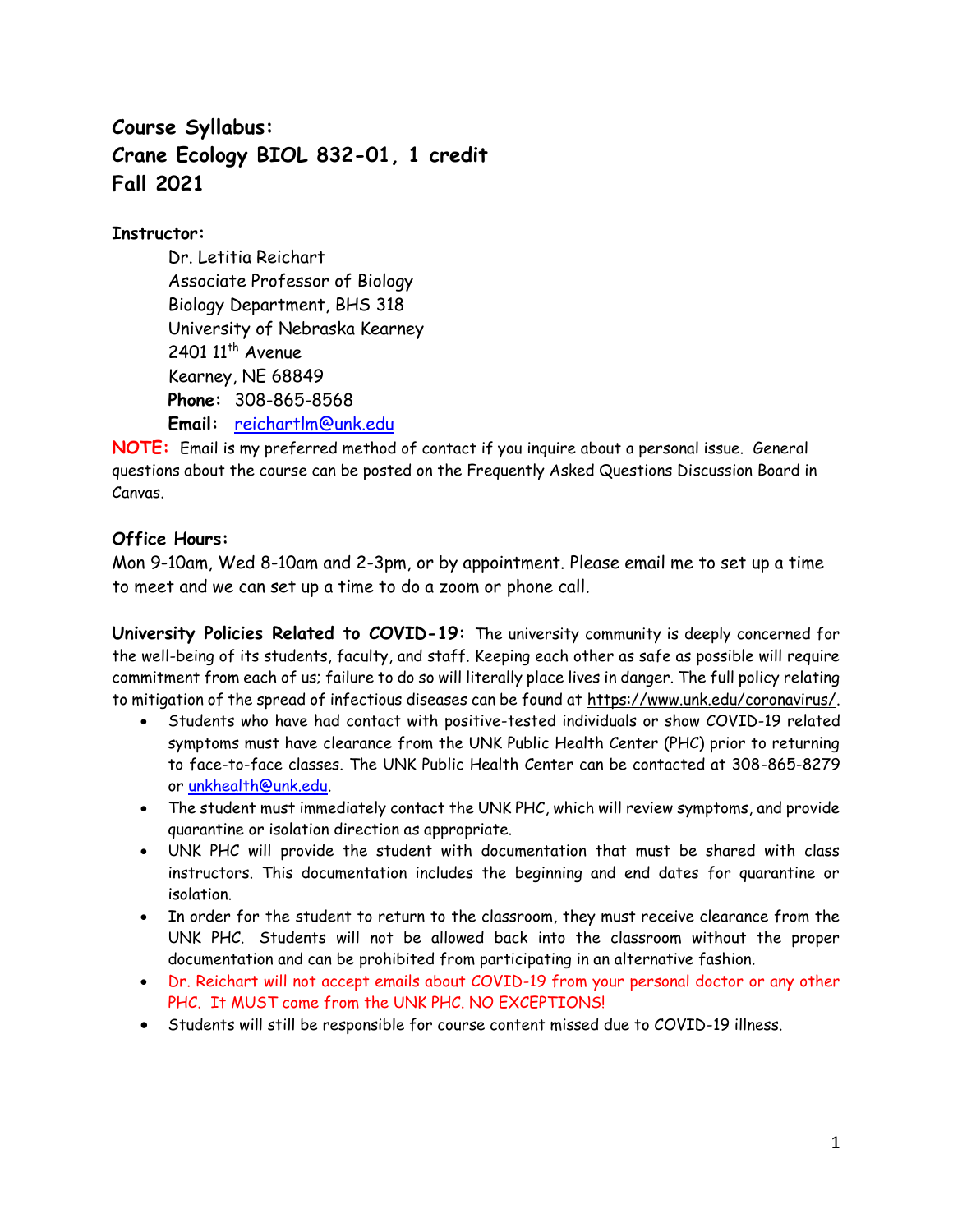**Course Description:** This course is an in-depth study of the behavior and ecology of cranes. Assigned readings from the scientific literature, one writing assignment and online discussions will be used to explore a variety of topics including: reproductive biology, wintering ecology, migratory behavior, conservation and management of cranes. Plan to spend at least several hours each week on reading, writing, and responding to topic discussions.

# **Course Objectives:**

- 1. Learn to obtain and evaluate scientific research articles from the primary
- 2. Examine and discuss four major components of crane biology for two North American Crane species (Sandhill Cranes and Whooping Cranes)
- 3. Identify differences in conducting research for an abundant vs. an endangered species
- 4. Propose a novel research idea, based on a focused review of one aspect of crane biology

**Instructor Role:** As your instructor students will receive individual feedback for specific assignments (see assignment list below). Second, I will assign peer-reviewed research articles for discussion and provide clarification for questions posed by student groups as a result of your discussion. I will respond to every email sent from student UNKlopermail accounts, you can expect a response to your emails within 24 hours of sending, Monday-Friday. However, emails sent on the weekends (or late on Friday) will not be seen until Monday morning.

**NO Required Texts:** All readings, assignments, and information will be available online. **Optional Texts (Not required for the course, but may be of personal interest to students):** "Crane Music: A natural History of American Cranes" by Paul A. Johnsgard "On Ancient Wings: The Sandhill Cranes of North America" by Michael Forsberg (This book is fantastic, because it discusses general information about Sandhill Cranes and the photography is absolutely stunning!)

# **Required Equipment/Hardware/Software:**

- 1. Webcam (e.g., built-in to your personal computer or as an external plugin)
- 2. Students should refer to the following eCampus website to make sure you meet the minimum hardware/software and internet connection speed required by all UNK eCampus students.

eCampus requirements: [https://canvas.unk.edu/courses/25822/pages/minimum](https://canvas.unk.edu/courses/25822/pages/minimum-computer-requirements?module_item_id=525687)[computer-requirements?module\\_item\\_id=525687](https://canvas.unk.edu/courses/25822/pages/minimum-computer-requirements?module_item_id=525687)

NOTE: Microsoft Office Word is the only acceptable word processing software for this course (All other file formats are unacceptable for submitting online documents). This software is available for download with your Office365 account.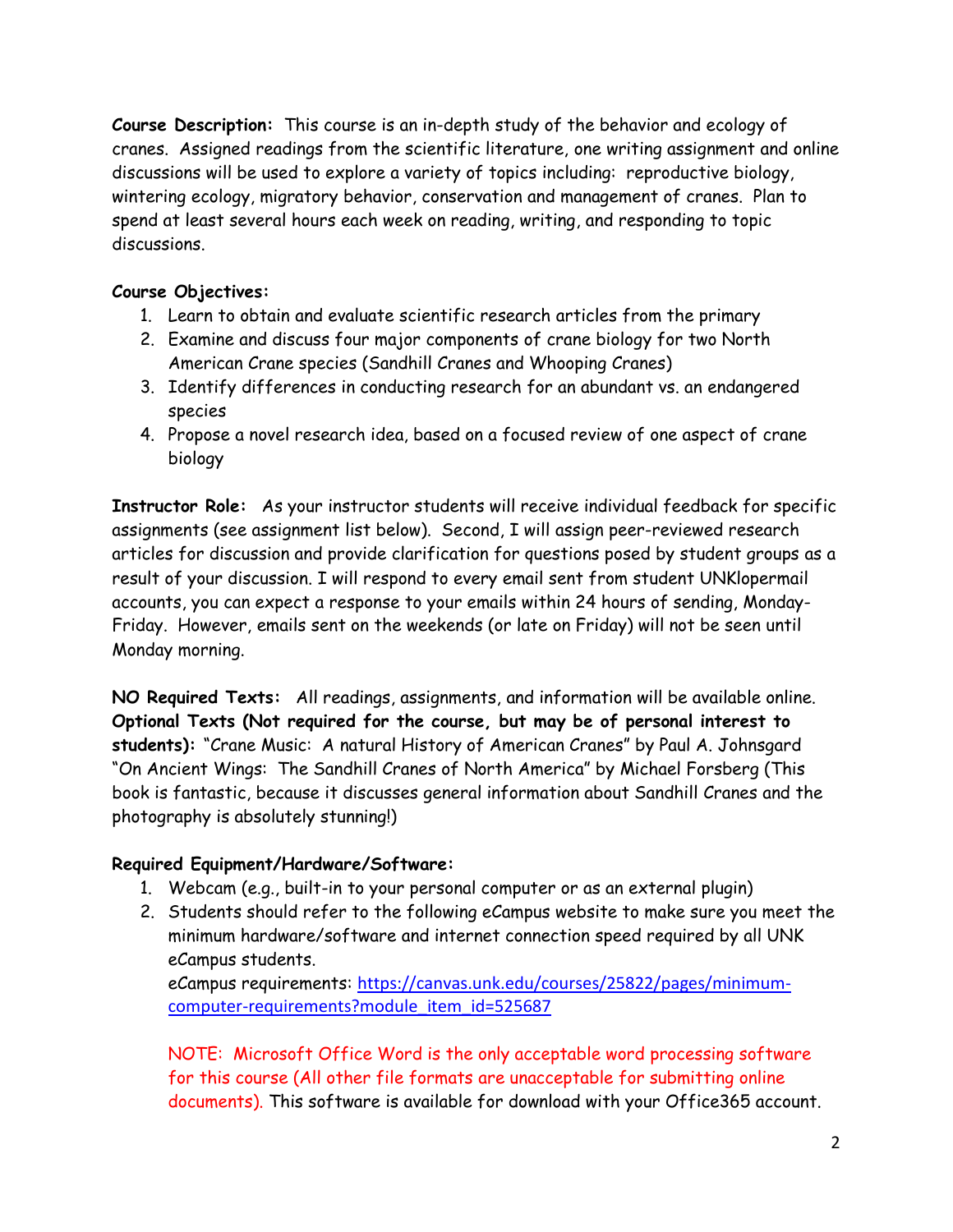Please go to the following link to learn more about getting setup with appropriate software.

[http://www.unk.edu/offices/its/instructional\\_technology/office365\\_unk\\_email/ind](http://www.unk.edu/offices/its/instructional_technology/office365_unk_email/index.php) [ex.php](http://www.unk.edu/offices/its/instructional_technology/office365_unk_email/index.php)

**Academic Integrity:** UNK's Policy is the maintenance of academic honesty and integrity is a vital concern of the University community. Any student found in violation of the standards of academic honesty shall be subject to both academic and disciplinary sanctions. Academic dishonesty includes, but is not limited to, the following: Cheating, Fabrication and Falsification, Plagiarism, and Other Acts of Academic Dishonesty. You are expected to uphold the UNK standard of Student Conduct relating to Academic Integrity. You assume full responsibility for the content and integrity of the work you submit. Academic integrity will be strongly enforced in this course and plagiarism will not be tolerated. All assignments will be scanned through TurnitIn via Canvas. **Students who plagiarize any part of their writing assignments will fail this course.**

**Class Participation:** Regular participation each week is important for successful completion of this course. The student is expected to complete coursework by the assignment deadlines. Reasons for not completing assigned work on time may include: illness, hospitalization, injury, family emergency, or other situations that cannot be avoided; however, documentation for incomplete work must be provided to the instructor. Negotiations may be made at time of occurrence, if the reason for missing an assignment deadline is acceptable in the opinion of the instructor. **Students must contact the instructor prior to missing a scheduled coursework!**

|              | Assignments                                        | Points |
|--------------|----------------------------------------------------|--------|
| $\mathbf{1}$ | <b>Personal Introduction</b>                       | 20     |
|              | Group - Discussions (4 discussions, 10pts<br>each) | 40     |
| 3            | Group - Proposed topics assignments (4)            | 40     |
| 4            | Group - Draft Short Research Proposal              | 30     |
| 6            | Peer Reviews (2 reviews, 10pts each)               | 20     |
|              | Group - Final Revised Research Proposal            | 50     |
|              | <b>Total Course Points</b>                         |        |

**Grading System:** Grades will be determined according to the following scheme:

### **Grading Scale:**

| $93 - 100$ % = A   78 - 79 % = C+ |                    | $160 - 62$ % = D- |
|-----------------------------------|--------------------|-------------------|
| $90 - 92\% = A - 73 - 77\% = C$   |                    | 59% or less = $F$ |
| $88 - 89$ % = B+   70 - 72 % = C- |                    |                   |
| $83 - 87 \% = B$                  | $168 - 69 \% = D+$ |                   |
| $80 - 82$ % = B-                  | $ 63 - 67 \% = D$  |                   |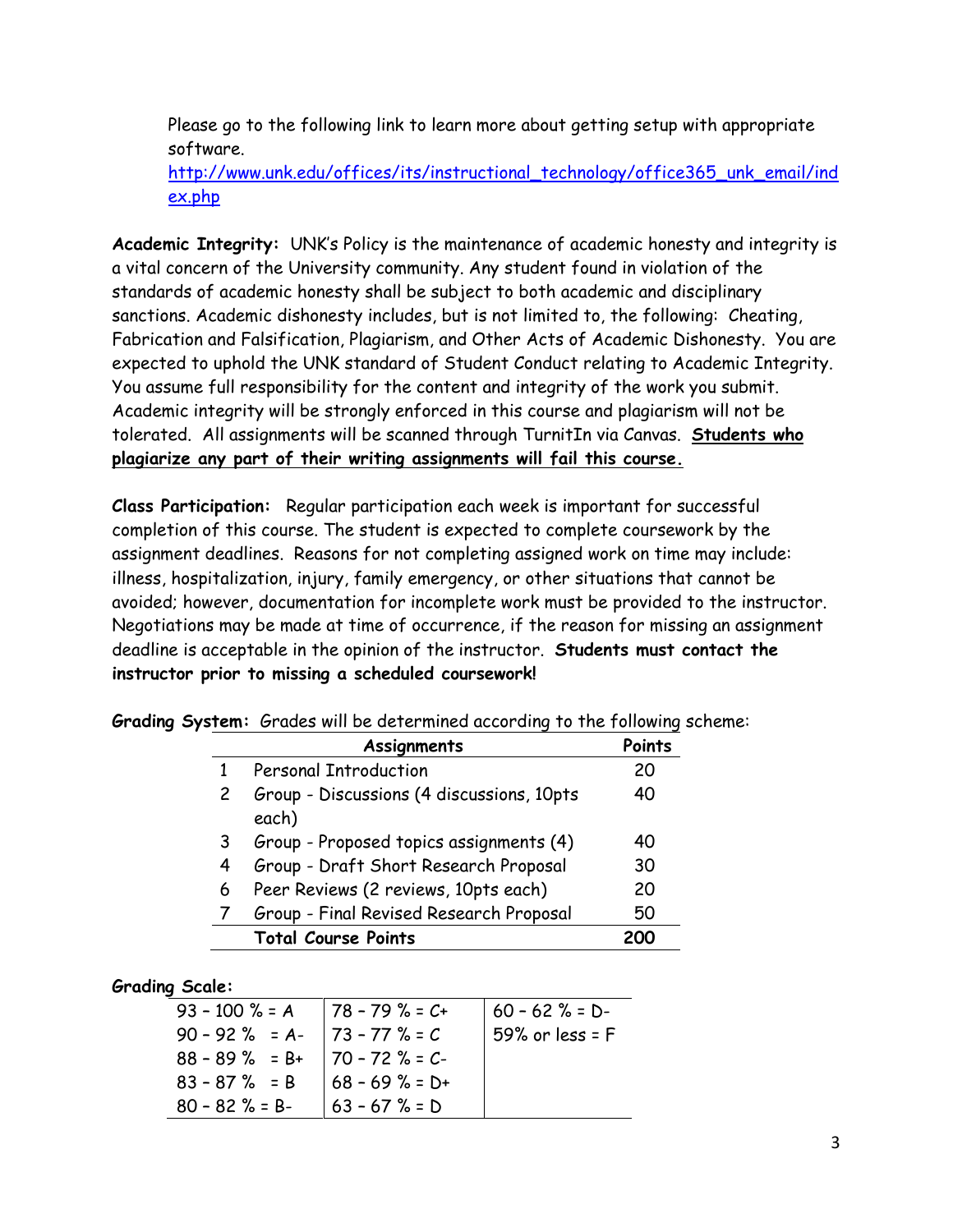#### **Students with Disabilities**

It is the policy of the University of Nebraska at Kearney to provide flexible and individualized reasonable accommodation to students with documented disabilities. To receive accommodation services for a disability, students must be registered with the UNK Disabilities Services for Students (DSS) office, 175 Memorial Student Affairs Building, 308-865-8214 or by email [unkdso@unk.edu](mailto:unkdso@unk.edu)

### **UNK Statement of Diversity & Inclusion:**

UNK stands in solidarity and unity with our students of color, our LatinX and international students, our LGBTQIA+ students and students from other marginalized groups in opposition to racism and prejudice in any form, wherever it may exist. It is the job of institutions of higher education, indeed their duty, to provide a haven for the safe and meaningful exchange of ideas and to support peaceful disagreement and discussion. In our classes, we strive to maintain a positive learning environment based upon open communication and mutual respect. UNK does not discriminate on the basis of race, color, national origin, age, religion, sex, gender, sexual orientation, disability or political affiliation. Respect for the diversity of our backgrounds and varied life experiences is essential to learning from our similarities as well as our differences. The following link provides resources and other information regarding

D&I: <https://www.unk.edu/about/equity-access-diversity.php>

#### **Students Who are Pregnant**

It is the policy of the University of Nebraska at Kearney to provide flexible and individualized reasonable accommodation to students who are pregnant. To receive accommodation services due to pregnancy, students must contact Cindy Ference in Student Health, 308-865-8219. The following link provides information for students and faculty regarding pregnancy rights. [http://www.nwlc.org/resource/pregnant-and](https://urldefense.proofpoint.com/v2/url?u=http-3A__www.nwlc.org_resource_pregnant-2Dand-2Dparenting-2Dstudents-2Drights-2Dfaqs-2Dcollege-2Dand-2Dgraduate-2Dstudents&d=DwMFAg&c=Cu5g146wZdoqVuKpTNsYHeFX_rg6kWhlkLF8Eft-wwo&r=BJkIhAaMtWY7PlqIhIOyVw&m=RgBL3s2VNHfvD5ReMK2q_PhwYU8dbEt1vxs1BO4WkpQ&s=MmB91XAzaW-E7UPMXPGx9tWJQbTWJYyYzM8gLjhEzQ0&e=)[parenting-students-rights-faqs-college-and-graduate-students](https://urldefense.proofpoint.com/v2/url?u=http-3A__www.nwlc.org_resource_pregnant-2Dand-2Dparenting-2Dstudents-2Drights-2Dfaqs-2Dcollege-2Dand-2Dgraduate-2Dstudents&d=DwMFAg&c=Cu5g146wZdoqVuKpTNsYHeFX_rg6kWhlkLF8Eft-wwo&r=BJkIhAaMtWY7PlqIhIOyVw&m=RgBL3s2VNHfvD5ReMK2q_PhwYU8dbEt1vxs1BO4WkpQ&s=MmB91XAzaW-E7UPMXPGx9tWJQbTWJYyYzM8gLjhEzQ0&e=)

#### **Reporting Student Sexual Harassment, Sexual Violence or Sexual Assault**

Reporting allegations of rape, domestic violence, dating violence, sexual assault, sexual harassment, and stalking enables the University to promptly provide support to the impacted student(s), and to take appropriate action to prevent a recurrence of such sexual misconduct and protect the campus community. Confidentiality will be respected to the greatest degree possible. Any student who believes she or he may be the victim of sexual misconduct is encouraged to report to one or more of the following resources: **Local Domestic Violence, Sexual Assault Advocacy Agency** 308-237-2599; **Campus Police (or Security)** 308-865-8911; **Title IX Coordinator** 308-865-8655 Retaliation against the student making the report, whether by students or University employees, will not be tolerated.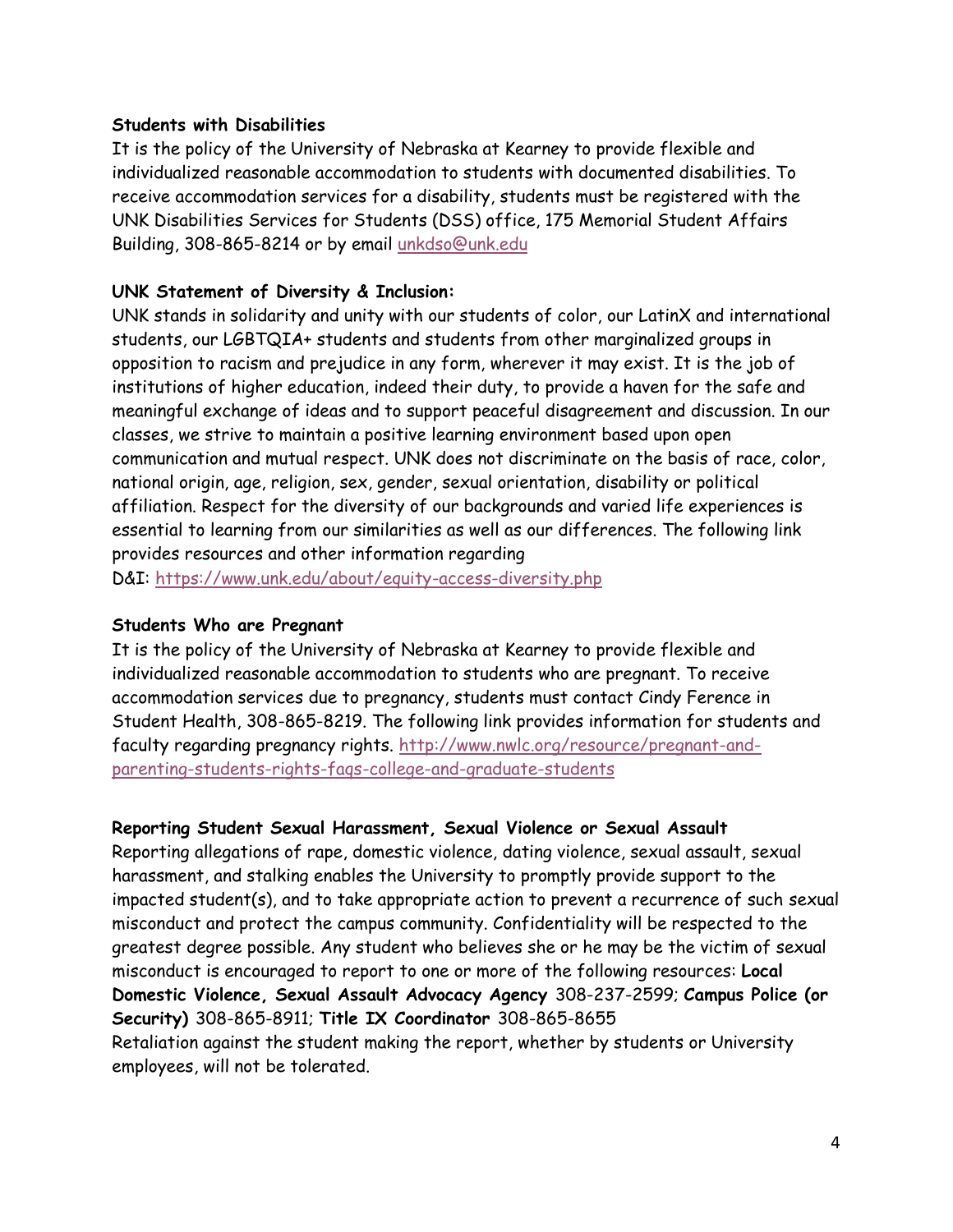If you have questions regarding the information in this email please contact **Mary Chinnock Petroski, Chief Compliance Officer [\(petroskimj@unk.edu](mailto:petroskimj@unk.edu) or phone 8400).**

**Veterans Services:** UNK works diligently to support UNK's military community by providing military and veteran students and families with resources and services to help them succeed. Veterans Services assists with the GI Bill process and acts as a liaison between the student and the Veterans Administration. If you need assistance or would like more information, please contact Lori Weed Skarka at 308-865-8520 or [unkveterans@unk.edu.](mailto:unkveterans@unk.edu)

**Class Schedule and Assignments:** A general class schedule can be found below. New assignment information will be posted Tuesday by 5pm CST. For general lecture topics, there will be recorded video lecture(s) in some weeks. In addition, readings from the primary literature will be assigned for four live Zoom group discussions. There will be one major writing assignment, group research proposal, as a part of this course. Due dates must be followed and assignments are due by **midnight CST** on the date given, specific dates will be specified when the assignment is posted. For assignments turned in late a penalty of 5 points per day will be deducted until the assignment is no longer worth any points.

**Note:** The instructor reserves the right to modify the class schedule and assignments if necessary; however, students will be informed of minor modifications via Canvas announcements.

**Expectations:** Students are expected to keep up with assigned course material and are responsible for checking announcements and assignments each week. All grades will be based on participation and the quality of the assignment or group discussion. There will be **four group discussion** and **one group activity throughout the course.** During the first week of class, you will be assigned to a discussion group of 3-4 students, based on shared availability indicated on a When is Good Survey (link available on the course Canvas page). During weeks in which groups are assigned to discuss a paper, you will be required to schedule at least 40 minutes with your group to discuss and record a group discussion over assigned reading from the primary literature. Each student must prepare for the discussion by carefully reading the paper(s) prior to the group discussion and prepare some questions for discussion by the group. Once your group identifies the meeting time and zoom link when you will meet, **you must share the meeting information (including zoom link) with the instructor.** If I am also available at the same time, I will join your group discussion that week.

Finally, during discussions I expect students to use appropriate language (e.g., profanity and derogatory comments are unacceptable), to respect differences in opinion, and to show evidence of knowledge on the subject matter (i.e., gleaned from assigned reading and/or lectures)